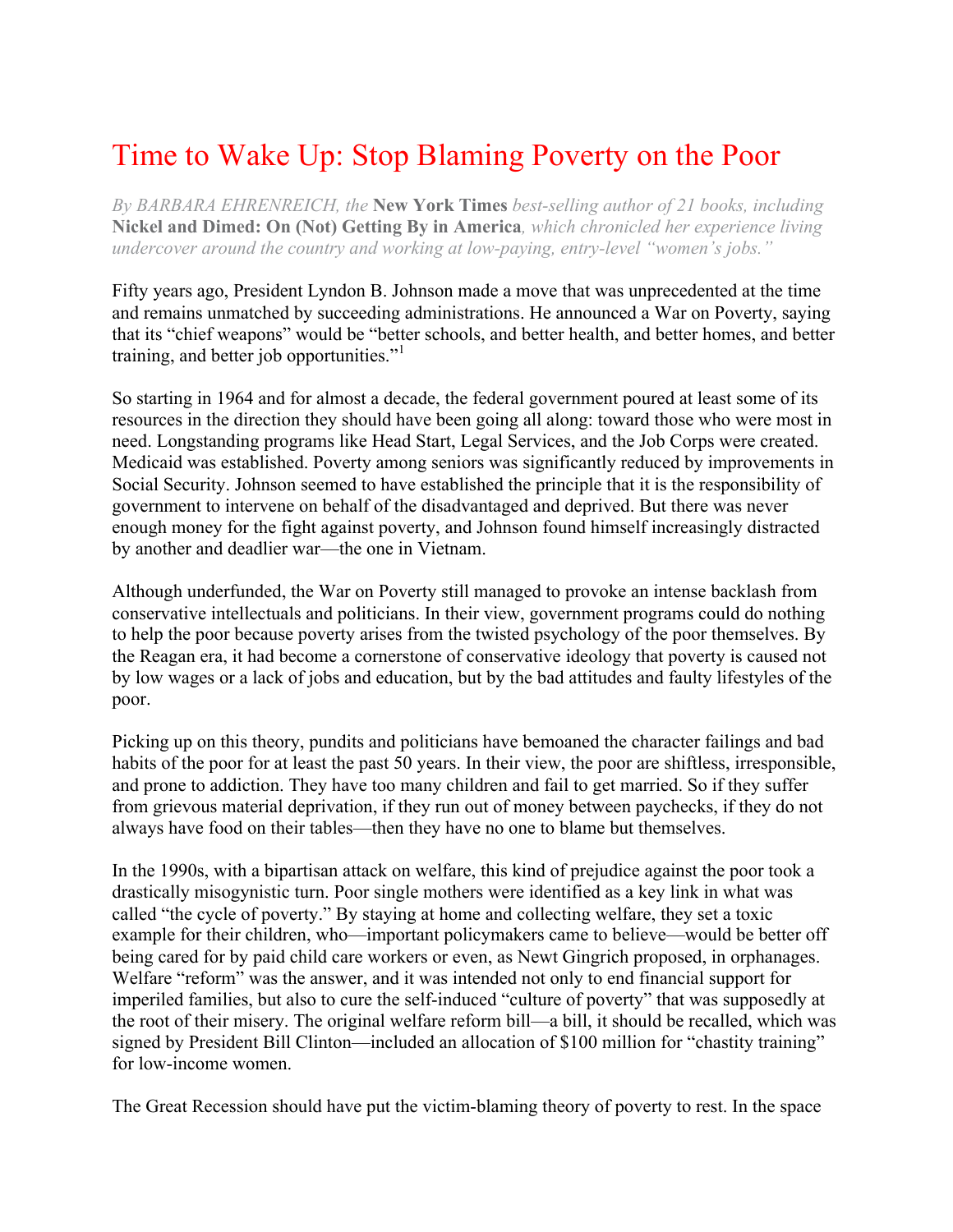of only a few months, millions of people entered the ranks of the officially poor—not only laidoff blue-collar workers, but also downsized tech workers, managers, lawyers, and other oncecomfortable professionals. No one could accuse these "nouveau poor" Americans of having made bad choices or bad lifestyle decisions. They were educated, hardworking, and ambitious, and now they were also poor—applying for food stamps, showing up in shelters, lining up for entry-level jobs in retail. This would have been the moment for the pundits to finally admit the truth: *Poverty is not a character failing or a lack of motivation. Poverty is a shortage of money.*

For most women in poverty, in both good times and bad, the shortage of money arises largely from inadequate wages. When I worked on my book, *Nickel and Dimed: On (Not) Getting By in America*, I took jobs as a waitress, nursing-home aide, hotel housekeeper, Wal-Mart associate, and a maid with a house-cleaning service. I did not choose these jobs because they were lowpaying. I chose them because these are the entry-level jobs most readily available to women.

What I discovered is that in many ways, these jobs are a trap: They pay so little that you cannot accumulate even a couple of hundred dollars to help you make the transition to a better-paying job. They often give you no control over your work schedule, making it impossible to arrange for child care or take a second job. And in many of these jobs, even young women soon begin to experience the physical deterioration—especially knee and back problems—that can bring a painful end to their work life.

I was also dismayed to find that in some ways, it is actually more expensive to be poor than not poor. If you can't afford the first month's rent and security deposit you need in order to rent an apartment, you may get stuck in an overpriced residential motel. If you don't have a kitchen or even a refrigerator and microwave, you will find yourself falling back on convenience store food, which—in addition to its nutritional deficits—is also alarmingly overpriced. If you need a loan, as most poor people eventually do, you will end up paying an interest rate many times more than what a more affluent borrower would be charged.

To be poor—especially with children to support and care for—is a perpetual high-wire act. Most private-sector employers offer no sick days, and many will fire a person who misses a day of work, even to stay home with a sick child. A nonfunctioning car can also mean lost pay and sudden expenses. A broken headlight invites a ticket, plus a fine greater than the cost of a new headlight, and possible court costs. If a creditor decides to get nasty, a court summons may be issued, often leading to an arrest warrant. No amount of training in financial literacy can prepare someone for such exigencies—or make up for an income that is impossibly low to start with.

Instead of treating low-wage mothers as the struggling heroines they are, our political culture still tends to view them as miscreants and contributors to the "cycle of poverty." If anything, the criminalization of poverty has accelerated since the recession, with growing numbers of states drug testing applicants for temporary assistance, imposing steep fines for school truancy, and imprisoning people for debt. Such measures constitute a cruel inversion of the Johnson-era principle that it is the responsibility of government to extend a helping hand to the poor.

Sadly, this has become the means by which the wealthiest country in the world manages to remain complacent in the face of alarmingly high levels of poverty: by continuing to blame